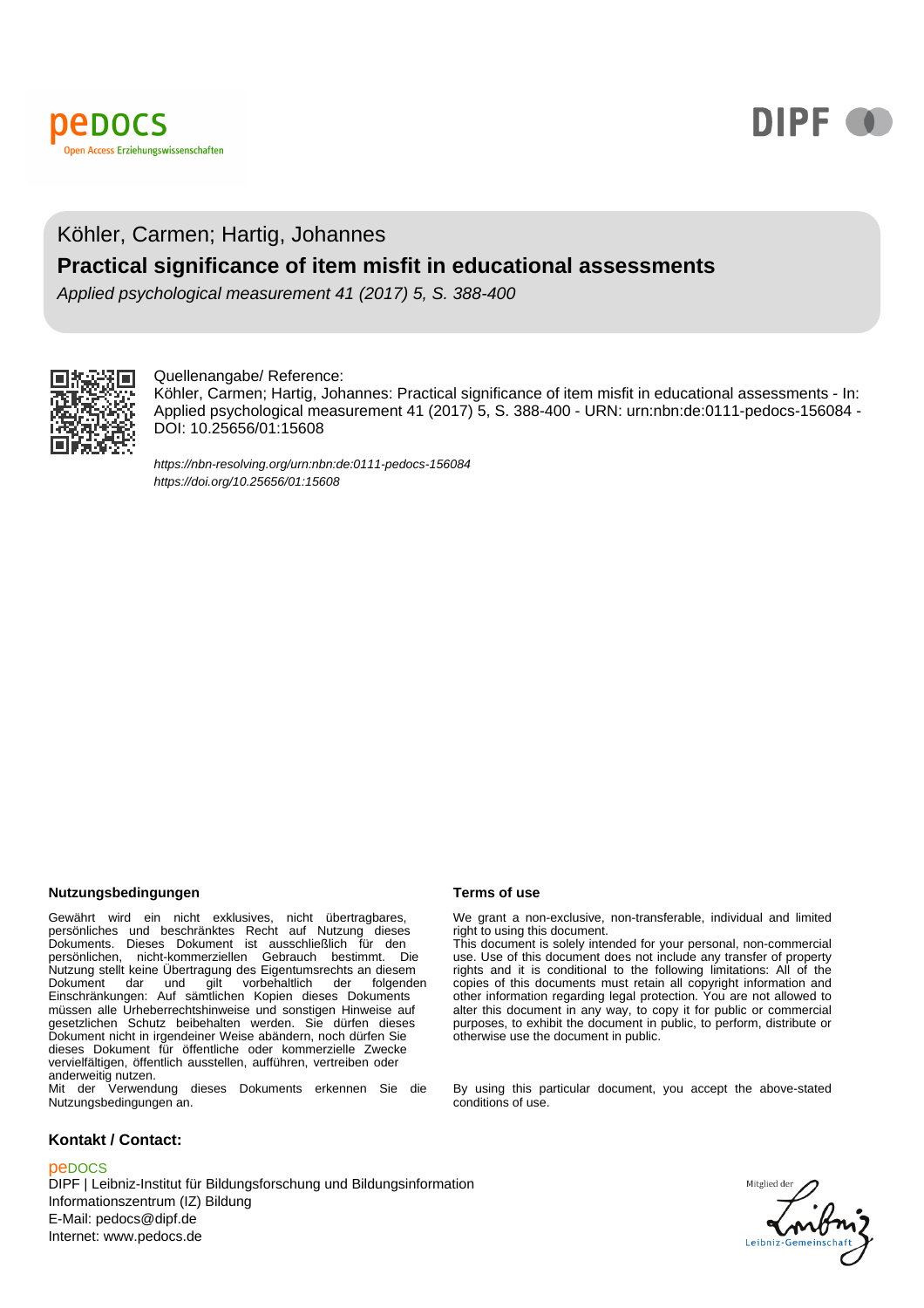# Practical Significance of Item Misfit in Educational **Assessments**

Applied Psychological Measurement 2017, Vol. 41(5) 388–400 © The Author(s) 2017 Reprints and permissions: [sagepub.com/journalsPermissions.nav](https://us.sagepub.com/en-us/journals-permissions) [DOI: 10.1177/0146621617692978](https://doi.dox.org/10.1177/0146621617692978) <journals.sagepub.com/home/apm>



# Carmen Köhler<sup>1</sup> and Johannes Hartig<sup>1</sup>

#### Abstract

Testing item fit is an important step when calibrating and analyzing item response theory (IRT) based tests, as model fit is a necessary prerequisite for drawing valid inferences from estimated parameters. In the literature, numerous item fit statistics exist, sometimes resulting in contradictory conclusions regarding which items should be excluded from the test. Recently, researchers argue to shift the focus from statistical item fit analyses to evaluating practical consequences of item misfit. This article introduces a method to quantify potential bias of relationship estimates (e.g., correlation coefficients) due to misfitting items. The potential deviation informs about whether item misfit is practically significant for outcomes of substantial analyses. The method is demonstrated using data from an educational test.

#### Keywords

model fit, item fit, practical significance, item response theory, educational measurement

To draw valid inferences from an item response theory (IRT) model, the fit of the model needs to be assessed and evaluated (Embretson & Reise, 2000). Model misfit indicates that one or several model assumptions are violated. In unidimensional IRT, these assumptions include local stochastic independence between item responses and assumptions resulting from restrictions of parameters of the item characteristic curves (ICCs), such as setting all discrimination parameters equal to 1. In case of model misfit, the estimated ability and item parameters might be biased and cannot be interpreted reliably (Wainer & Thissen, 1987; Yen, 1981). Testing model fit is thus considered an important step when calibrating and analyzing IRT-based tests, as is documented in Standard 4.10 of the Standards for Educational and Psychological Testing (American Educational Research Association, American Psychological Association, & National Council for Measurement in Education, 2014).

Since no model perfectly fits any given data set, model misfit will always be present to some degree (Box & Draper, 1987). The important question researchers frequently find themselves confronted with revolves around how much misfit is acceptable. Swaminathan, Hambleton, and Rogers (2006) identify two main steps for assessing model fit: (a) Testing underlying assumptions, and (b) comparing predictions of the model with observed values. On a purely statistical

<sup>1</sup>German Institute for International Educational Research (DIPF), Frankfurt, Germany

Corresponding Author: Carmen Köhler, German Institute for International Educational Research (DIPF), Schloßstraße 29, Frankfurt 60486, Germany. Email: carmen.koehler@dipf.de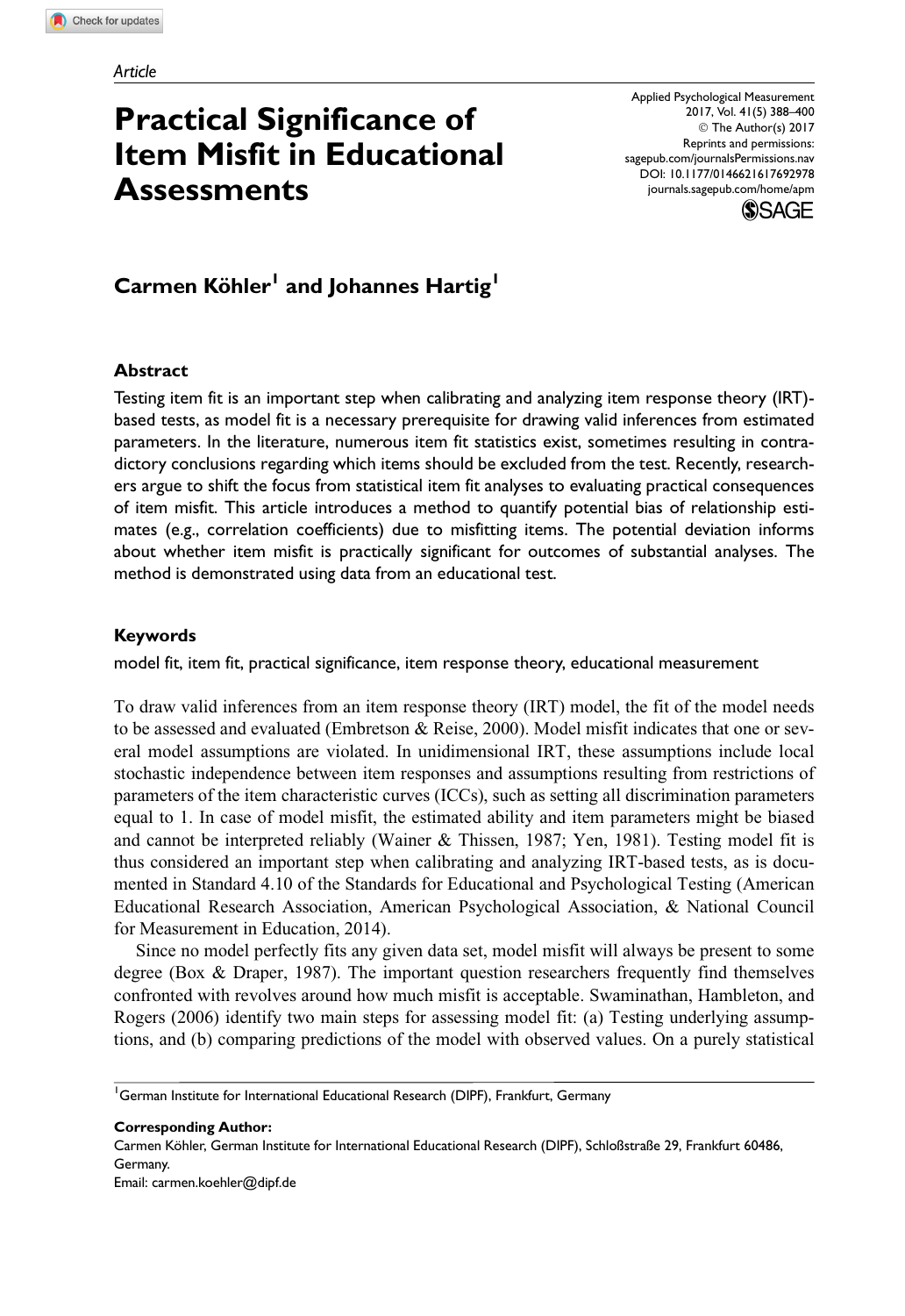level, numerous tools for evaluating model fit exist (see, for example, Ames & Penfield, 2015; Swaminathan et al., 2006). In educational assessments, commonly applied methods include differential item functioning (DIF) analyses to evaluate item parameter invariance across groups, testing for unidimensionality, comparing different scaling models, assessing reliability, and scrutinizing item fit indices (see, for example, Organisation for Economic Co-Operation and Development [OECD], 2012; Pohl & Carstensen, 2012). Practitioners often apply heuristics or rules of thumb in order to evaluate the significance of any deviations from the expected outcomes. With regard to item fit, such rules of thumb encompass the evaluation of item fit plots and cutoff scores. The consequences of item misfit oftentimes involve the collapsing of categories of polytomous items, changing the phrasing of the item, or removing the item from the test and/or the empirical analysis altogether.

In tests constructed under IRT, the strict model assumptions typically lead to at least some items to be identified as misfitting. In some instances, even large percentages of items show bad model fit. Having to remove items due to misfit is undesirable for test developers in several aspects: For one, item development costs time and money; another important aspect concerns the sufficient representation of the construct that is to be measured. Tests are often developed according to a specific theory, and the generated item pool is supposed to cover certain aspects of a construct. Each of these aspects (i.e., subdomains) are typically assessed via a limited number of items. If several items measuring a specific subdomain are removed because of model misfit, this aspect can no longer be appropriately assessed if the number of items in the respective subdomain is insufficiently large. All in all, retaining items in the test is commonly desired.

Considering that item misfit is not necessarily relevant with regard to the test outcome, the practice of removing items seems somewhat rash—especially in light of the ongoing debate about the validity of many item fit statistics (see, for example, Ames & Penfield, 2015; Orlando & Thissen, 2000; Swaminathan et al., 2006). The criticism mostly targets the validity of the derived cutoff scores. Recent work by Hambleton and Han (2005), Molenaar (1997), as well as Sinharay (2005) emphasizes the importance of looking beyond statistical significance of item fit and focusing more on its practical significance. The assessment of model fit should be viewed as a multifaceted process that also comprises an examination of the consequences of model misfit (Hambleton & Han, 2005; Sinharay, 2005; Sinharay & Haberman, 2014). Practical consequences pertain to the purpose of the test and the implications from the assessment. In highstakes assessments, for example, tests might function as a selection criterion for admission into a certain program or educational institution. Sinharay and Haberman (2014) investigated data from three educational tests that were used to derive cut scores, categorizing students according to their competence levels: It was demonstrated that although item misfit was prevalent in all data sets, their practical significance was minor: In two out of the three examples, the removal of items resulted in negligible changes regarding the categorization of students. The authors propose that the decision of whether misfit is practically significant should be based on the change in test outcomes, and conclude that the removal of items is unnecessary if it has no practical relevance.

Note that Sinharay and Haberman (2014) focused on high-stakes testing, in which the accuracy of individual scores is of major importance. A study by van Rijn, Sinharay, Haberman, and Johnson (2016) investigated practical significance of item misfit in the area of low-stakes educational assessments. By low-stakes, the authors refer to tests where the assessment outcome has no immediate individual consequences for the examinee. In low-stakes educational assessments such as the Programme for International Student Assessment (PISA) or the National Assessment of Educational Progress (NAEP), most analyses revolve around relationships between competence and other variables or competence comparisons between groups. Van Rijn et al. estimated subgroup means and the percent of examinees at different ability levels to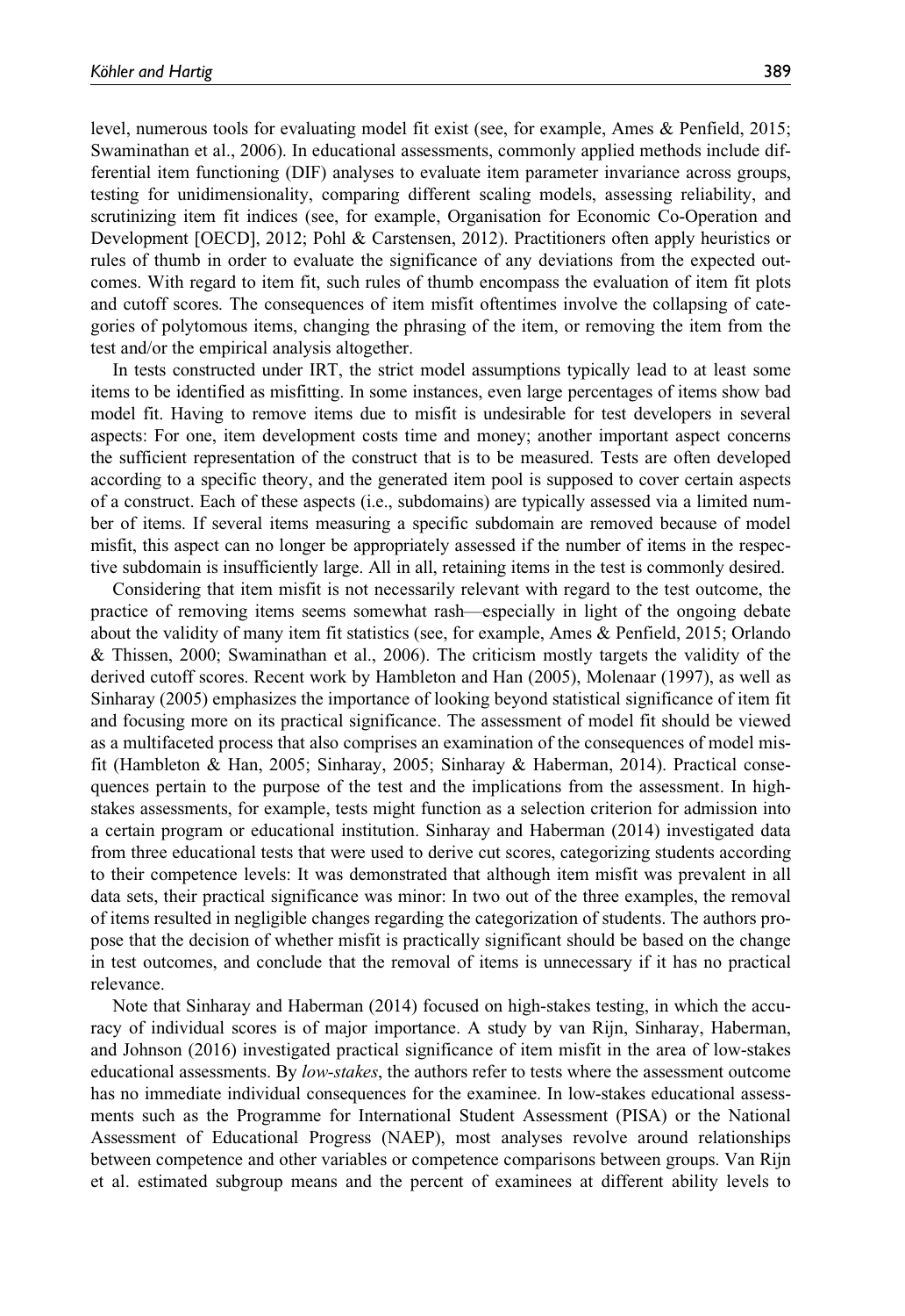investigate practical significance of item misfit. The outcomes of these estimates were compared when misfitting items were kept in the measurement model versus when they were excluded from the model. Like Sinharay and Haberman (2014), they found that item misfit hardly impacted the outcome.

Note that in both studies on practical significance—Sinharay and Haberman (2014) and van Rijn et al. (2016)—the investigation regarding practical significance of item misfit was conducted separately for each of their empirical examples. Testing practical significance for each outcome of interest can be a quite demanding and cost consuming task. Up to date, no general approach exists to evaluate practical significance of misfitting items in educational tests, and no software program reports influences of misfitting items on important outcome variables. In this article, a method to assess consequences of keeping misfitting items in a low-stakes achievement test is proposed. The focus of this study lies on tests that are primarily used to compare competences across groups or to analyze relationships between competences and other variables. In most instances, these relationships are investigated through the analysis of variance components, for example, ANOVA, regression analysis, or correlation coefficients. Results from such analyses allow evaluating the size and significance of the relationship between variables. The correlation coefficient—and the according R-squared—is especially relevant for evaluating whether the relationship between two variables is substantial. The authors argue that if the correlation coefficient significantly changes due to misfitting items in the model, item misfit is practically significant. The authors consider a change in the correlation coefficient as significant when inferences on substantial research questions are altered, for example, if the estimated size of the relationship between ability and a covariate is distorted by including misfitting items in the measurement model so that an actually existing medium size relationship decreases to a low size relationship.

A general approach—applicable to any competence test—is offered to evaluate potential bias in the correlation coefficient when misfitting items are kept in the analysis. Note that the reader can choose which item fit statistics to use, and the debate on the most appropriate item fit statistic is disregarded in the current article. This study's approach is basically an additional aspect in the process of evaluating model fit, and picks up after the researcher has decided—based on statistical item fit analyses and closer inspection of the items—which items might potentially be removed from the test. The approach can be used even when covariates of interest have not been assessed yet, for example, in trial administrations of new tests.

The next section describes this study's approach in detail for the Rasch model (Rasch, 1960), followed by a short description of its generalization to the two-parameter logistic (2PL) model (Birnbaum, 1968). A small simulation that illustrates which factors influence the potential change of the correlation coefficient is subsequently provided. The authors then give an empirical example, demonstrating the effectiveness of the approach in evaluating practical significance of item misfit. Note that an R code was developed for easy implementation of this study's method (see the Online Appendix).

## Method

#### Approach for Rasch Model

To evaluate whether the exclusion of several items has an impact on any analysis of substantive interest, the researcher could simply compare the parameters of interest from the model where misfitting items are included in the measurement model for ability and the model where misfittings items are removed from the measurement model for ability. For example, if the substantive research question concerned the relationship between ability in mathematics and interest in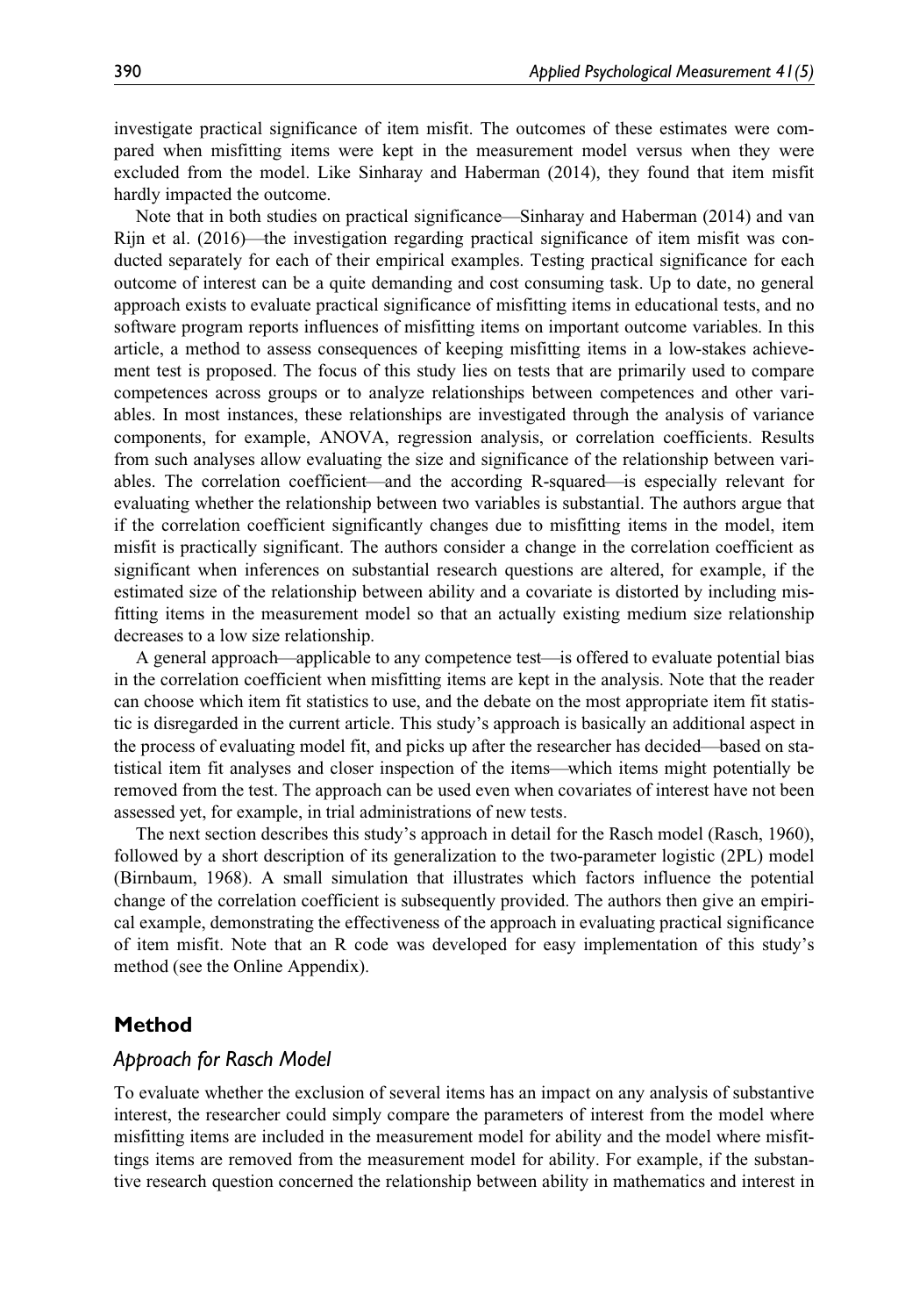mathematics, the correlation (or standardized regression coefficient) between ability and interest in mathematics could be calculated (a) using only fitting items in the measurement model for ability, so that the latent ability variable,  $\theta^F$ , is based on the response indicators of all fitting items,  $x_{ij}$ , where i indexes the items from  $i = 1, \ldots, I_x$ , and j indexes the persons from  $j = 1, \ldots, N$ . Another option (b) for obtaining the correlation coefficient between ability and interest in mathematics is to include the total number of items, that is, the fitting items,  $x_{ii}$ , as well as the misfitting items,  $m_{ij}$ , in the measurement model for ability,  $\theta^T$ . The index for the misfitting items runs from  $i = 1, \ldots, I_m$ . The difference between the two obtained correlation coefficients indicate how much the parameter of interest, that is, the correlation coefficient, is influenced by the presence of misfitting items.

As this procedure has very limited generalizability and would require a new interpretation of practical significance of item misfit for each research question, a mathematical approach that allows establishing the potential bias in the correlation coefficient for all possible values of  $r(\theta^F, Z)$ , and therefore all possible covariates, Z, is proposed. The fact that the approach of determining practical significance is applicable irrespective of the observation of  $Z$  is especially convenient for pretest situations, which sometimes lack the assessment of the covariates of interest, as they are often only assessed in subsequent main studies.

The underlying idea of this study's approach is based on the decomposition of variance components. The inclusion of misfitting items affects the variance of the latent variable as well as its correlation with the covariate. The potential change in the correlation coefficient is limited to a certain range, however, which can be mathematically computed. The minimum and maximum change depends on the amount of additional variance that is induced by the misfitting items, on the amount of misfitting items relative to the fitting items, and on the strength of the relationship between the latent variable and the covariate. Let  $\theta^M$  denote the latent ability variable with item indicators  $m_{ii}$  of the misfitting items. Given the covariance between  $\theta^F$  and  $\theta^M$ , the standard deviation of both variables,  $\sigma_{\theta^F}$  and  $\sigma_{\theta^N}$ , and the standard deviation of the covariate Z,  $\sigma_z$ , it is possible to calculate the minimum and maximum change of the correlation coefficient if the item indicators  $m_{ij}$  are included in measuring ability. For means of identification, the number of misfitting items needs to exceed 2 under the Rasch model and 3 under the 2PL model; apart from these conditions, this study's approach is generalizable to any amount of misfitting items. Note that in most settings, the assumption that the misfitting items measure a single latent dimension,  $\theta^M$ , will probably not hold. However, making this assumption means that the inclusion of the misfitting items can have the maximum impact on the correlation with Z. Thus, the assumption of all  $m_{ij}$  measuring a single dimension was used as as a worst case scenario to calculate the possible range of changes in  $r(\theta^F, Z)$ . If responses to  $m_{ii}$  are multidimensional, or if all  $m_{ij}$  are uncorrelated even, the impact on  $r(\theta^F, Z)$  will be smaller.

The minimum and maximum correlations,  $r_{min(\theta^T, Z)}$  and  $r_{max(\theta^T, Z)}$ , occur in the extreme cases in which the residual of Z—after conditioning Z on  $\theta^{\text{F}}$ —perfectly explains the residual of  $\theta^M$ —after conditioning  $\theta^M$  on  $\theta^F$ . That is,  $r(\theta^M, Z\theta^F) = \pm 1$ , or rather, the partial correlation  $pr(\theta^M, Z) \pm 1$ . The direction of the partial correlation  $pr(\theta^M, Z)$  can be contrary to the correlation  $r(\theta^F, Z)$ , since the misfitting items might measure something completely different from what the fitting items measure. They might measure a different ability dimension or have a low discrimination: For whatever reason they were flagged misfitting, the additional variance they bring to the ability variable,  $\theta^T$ , might differently depend on Z than the ability measured by only the fitting items,  $\theta^F$ . That is to say, the correlation between  $\theta^M$  and Z might differ from the correlation between Z and  $\theta^F$ , and this correlation has certain predictable limits. Given  $r_{\min(\theta^T, Z)}$  and  $r_{\max(\theta^T, Z)}$ , the minimum and maximum change in  $r(\theta^T, Z)$  can be calculated. In the following, the authors first describe how to compute  $r_{\text{min }(\theta^M, Z)}$  and  $r_{\text{max }(\theta^M, Z)}$ . The computation of  $r_{\min}$  and  $r_{\max}$  is described thereafter.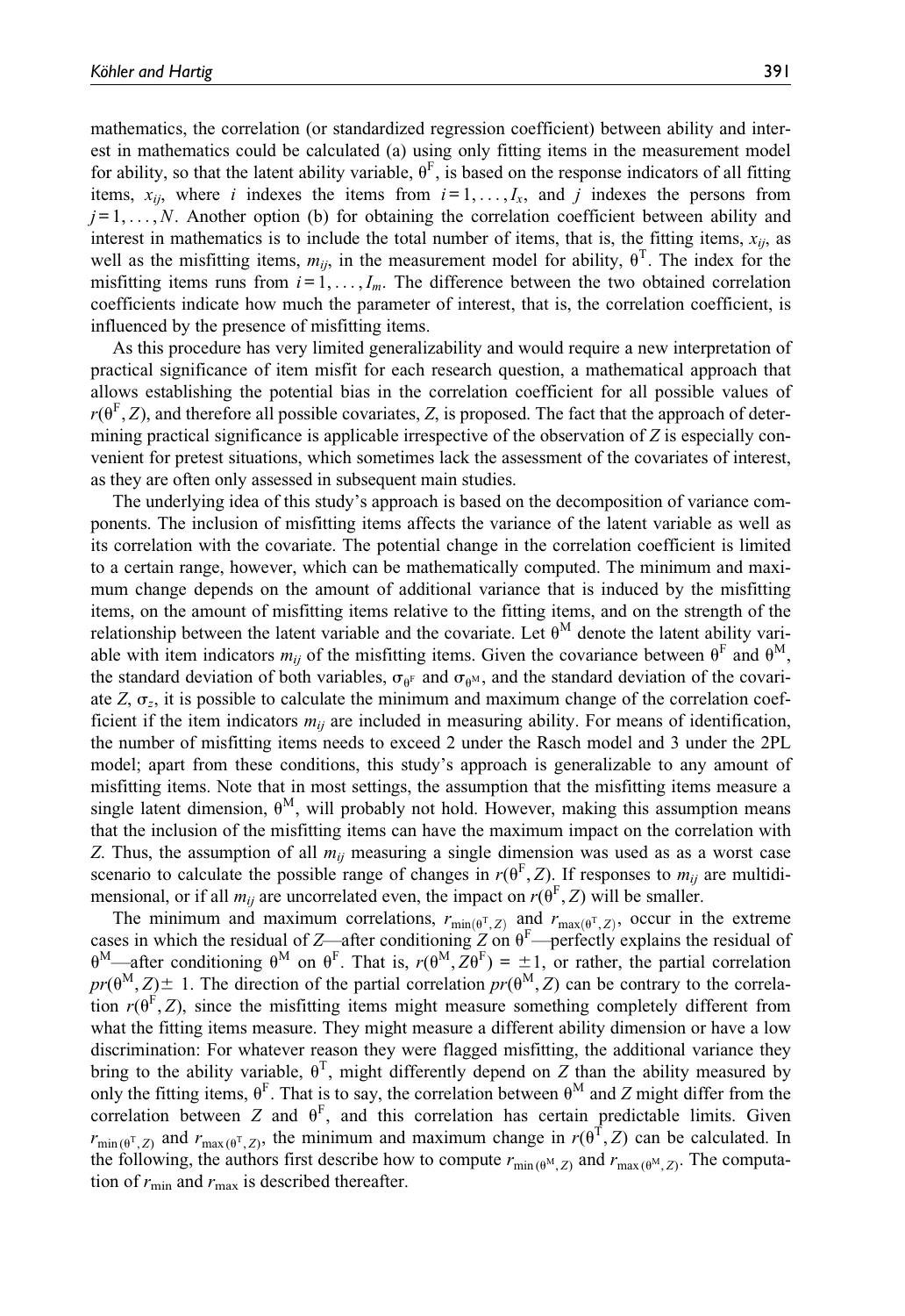Estimating  $r_{\min(\theta^M, Z)}$  and  $r_{\max(\theta^M, Z)}$ . To calculate the minimum and maximum change of  $r(\theta^T, Z)$ ,  $r_{min(\theta^M, Z)}$  and  $r_{max(\theta^M, Z)}$  first need to be computed. Because established rules for such computations already exist for manifest variables, they are provided first. They are easily transferable to the latent variable context, considering that the latent variable is typically measuring a single, unidimensional trait and each person can be assigned their respective trait level.

For the manifest context, let  $Y^F$  represent  $\theta^F$ ,  $Y^M$  represent  $\theta^M$ , and  $Y^T$  represent  $\theta^T$ . Given the three manifest variables  $Y^F$ ,  $Y^M$ , and Z with known correlations between  $r(Y^F, Z)$  and  $r(Y^F, Y^M)$ , the minimum and maximum  $r(Y^M, Z)$ , and, subsequently, the minimum and maximum  $r(Y^T, Z)$ , can be computed under the condition that the partial correlation between  $Y^M$ and Z is constricted to the range between  $-1$  and 1, that is,

$$
-1 \leq pr_{Y^{\rm M}Z} = \frac{sr_{Y^{\rm M}Z}}{\sqrt{1 - r_{Y^{\rm F}Z}^2}} \leq 1,
$$
\n(1)

where  $sr<sub>YM</sub>z$  is the semi partial correlation between  $Y<sup>M</sup>$  and Z,

$$
sr_{YMZ} = \frac{r_{YMZ} - r_{YMY}r_{Y}r_{Z}}{\sqrt{1 - r_{YMY}^2}}.
$$
\n(2)

Equation 1 can be solved for  $r_{YMZ}$ , with  $pr_{YMZ} = -1$  and  $pr_{YMZ} = 1$ , respectively. Thus, the minimum and maximum correlation between  $Y^M$  and Z is given by

$$
r_{\min(Y^{\rm M},Z)} = -\left(\sqrt{1 - r_{Y^{\rm M}Y^{\rm F}}^2}\right)\sqrt{1 - r_{Y^{\rm F}Z}^2} + r_{Y^{\rm M}Y^{\rm F}}^2 r_{Y^{\rm F}Z}^2,\tag{3}
$$

$$
r_{\max(Y^M, Z)} = \left(\sqrt{1 - r_{Y^M Y^F}^2}\right) \sqrt{1 - r_{Y^F Z}^2} + r_{Y^M Y^F}^2 r_{Y^F Z}^2.
$$
 (4)

Estimating  $r_{min(\theta^T, Z)}$  and  $r_{max(\theta^T, Z)}$ . As this study's main interest does not lie in the minimum and maximum correlation between Z and  $\theta_M$  but between Z and  $\theta^T$ , the next step involves calculating the minimum and maximum correlation between  $Z$  and  $Y<sup>T</sup>$ . To obtain this minimum and maximum correlation, the minimum and maximum covariance between Z and  $Y^T$  were calculated first. Note that the items measuring  $\theta^T$  are the items measuring  $\theta^F$  plus the items measuring  $\theta^M$ . In the manifest case,  $Y^T$  can be expressed as a function of  $Y^F$  and  $Y^M$ , such that  $Y^T = Y^F + Y^M$ . The covariance between an aggregated variable and a third variable can generally be calculated as

$$
cov(X+Y,Z) = cov(X,Z) + cov(Y,Z).
$$
\n(5)

The variance of the aggregated variable is given by

$$
var(X + Y) = var(X) + var(Y) + 2cov(X, Y).
$$
\n(6)

Keep in mind, however, that the latent variables  $\theta^M$  and  $\theta^F$  differently contribute to  $\theta^T$ , since the number of items varies between the two latent variables. To put  $Y^M$  and  $Y^F$  on the same scale, weight w is applied, which is calculated by dividing the number of misfitting items  $m_{ij}$ by the number of fitting items  $x_{ij}$ , to the standard deviation of  $Y^M$ .

$$
SD(Y^{M})adj = SD(Y^{M})w = SD(Y^{M}) \frac{\text{Number of misfitting items}}{\text{Number of fitting items}}.
$$
 (7)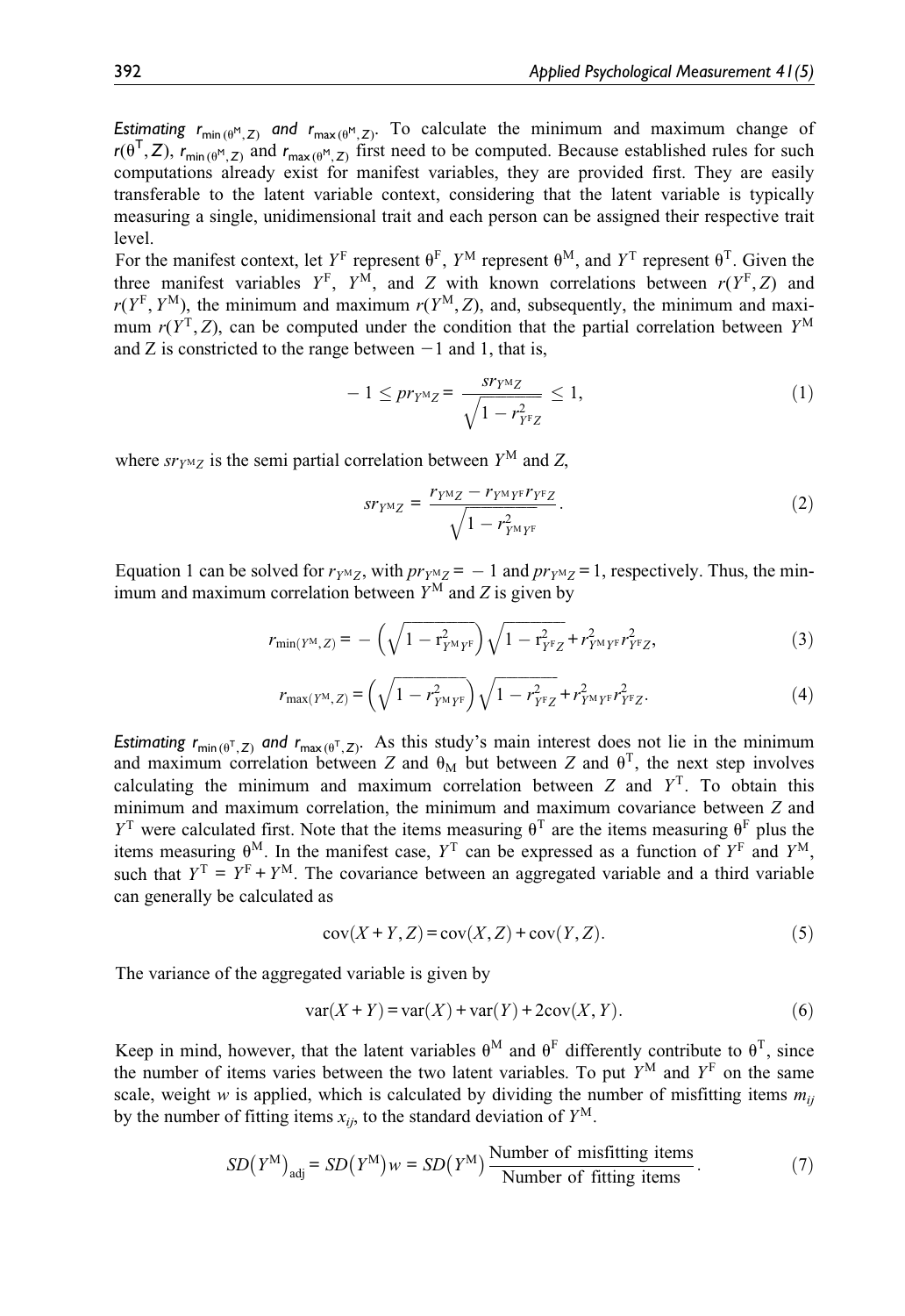The minimum and maximum  $cov(Y^T, Z)$  (see Equation 5) is then given by

$$
cov_{\min(Y^T, Z)} = r_{\min(Y^M, Z)}SD(Y^M)_{\text{adj}}SD(Z) + r(Y^F, Z)SD(Y^F)SD(Z),
$$
\n(8)

$$
cov_{\max(Y^T, Z)} = r_{\min(Y^M, Z)}SD(Y^M)_{\text{adj}}SD(Z) + r(Y^F, Z)SD(Y^F)SD(Z),
$$
\n(9)

where the product on the left of the plus sign constitutes  $cov_{min(Y^M, Z)}$  and  $cov_{max(Y^M, Z)}$ , respectively; the product on the right of the plus sign equals  $cov(Y^F, Z)$ .

The minimum and maximum correlation between  $\theta^T$  and Z can then be computed as

$$
r_{\min(\theta^{\mathrm{T}}, Z)} = \frac{\text{cov}_{\min(Y^{\mathrm{T}}, Z)}}{SD(Y^{\mathrm{T}})SD(Z)},
$$
\n(10)

$$
r_{\max(\theta^{\mathrm{T}},Z)} = \frac{\text{cov}_{\min(Y^{\mathrm{T}},Z)}}{SD(Y^{\mathrm{T}})SD(Z)},\tag{11}
$$

where the standard deviation of  $Y<sup>T</sup>$  is given by

$$
SD(YT) = \sqrt{\text{var}(YT)_{adj}} = \sqrt{SD(YT)_{adj}^2 + SD(YF)^2 + 2w\text{cov}(YF, YM)}.
$$
 (12)

In sum, all calculations can be realized given  $cov(\theta^F, \theta^M)$ ,  $cov(\theta^F, Z)$ ,  $SD(\theta^M)$ ,  $SD(\theta^F)$ , and SD(Z). Furthermore, letting Z be a standardized variable with  $SD(Z) = 1$ , only  $cov(\theta^F, \theta^M)$ ,  $SD(\theta^{\tilde{M}})$ , and  $SD(\theta^{\tilde{F}})$  need to be estimated in order to establish  $r_{\min(\theta^T, Z)}$  and  $r_{\max(\theta^T, Z)}$  for all possible values of cov  $(\theta^F, Z)$ . Thus, the only model to estimate is a two-dimensional Rasch model, where  $\theta^F$  and  $\theta^M$  constitute the first and second dimension, respectively (see Figure 1).

The likelihood equation for the between-item multidimensional Rasch model is given by

$$
L = \prod_{j=1}^N \prod_{i=1}^{I_x} p\left(x_{ij}|\theta_j^{\mathrm{F}}, \beta_i\right) \prod_{j=1}^N \prod_{i=1}^{I_m} p\left(m_{ij}|\theta_j^{\mathrm{M}}, \delta_i\right),\tag{13}
$$

where  $\beta_i$  and  $\delta_i$  are the item difficulty parameters for the fitting and misfitting items, respectively.

Take, for example, a test where five out of 20 items show misfit according to an arbitrary item fit index. The two-dimensional Rasch model would include the 15 fitting items measuring the first dimension,  $\theta^F$ , and the five misfitting items measuring the second dimension,  $\theta^M$ . Using the estimated parameters  $cov(\theta^F, \theta^M)$ ,  $\widetilde{SD}(\theta^M)$ , and  $SD(\theta^F)$ ,  $r_{\min(\theta^T, Z)}$  and  $r_{\max(\theta^T, Z)}$  can be calculated for each possible  $r(\theta^F, Z)$ , thus supplying the boundaries of the minimum and maximum change in the parameter of interest—that is, the correlation coefficient—if the five items that were formerly identified as misfitting are included. The sizes for  $r_{\text{min}(\theta^T, Z)}$  and  $r_{\text{max}(\theta^T, Z)}$  are good indicators as to how much the standardized regression coefficient potentially changes due to the inclusion of the misfitting items.

## Approach for 2PL Model

The previously described method for obtaining the minimum and maximum change in the correlation coefficient when misfitting items are included in the model is easily transferable to 2PL models. Instead of estimating a between-item multidimensional Rasch model, a between-item multidimensional model that allows for varying item discrimination parameters should be used (see, for example, Adams & Wu, 2007; Muraki, 1992). Such a model is identified by fixing the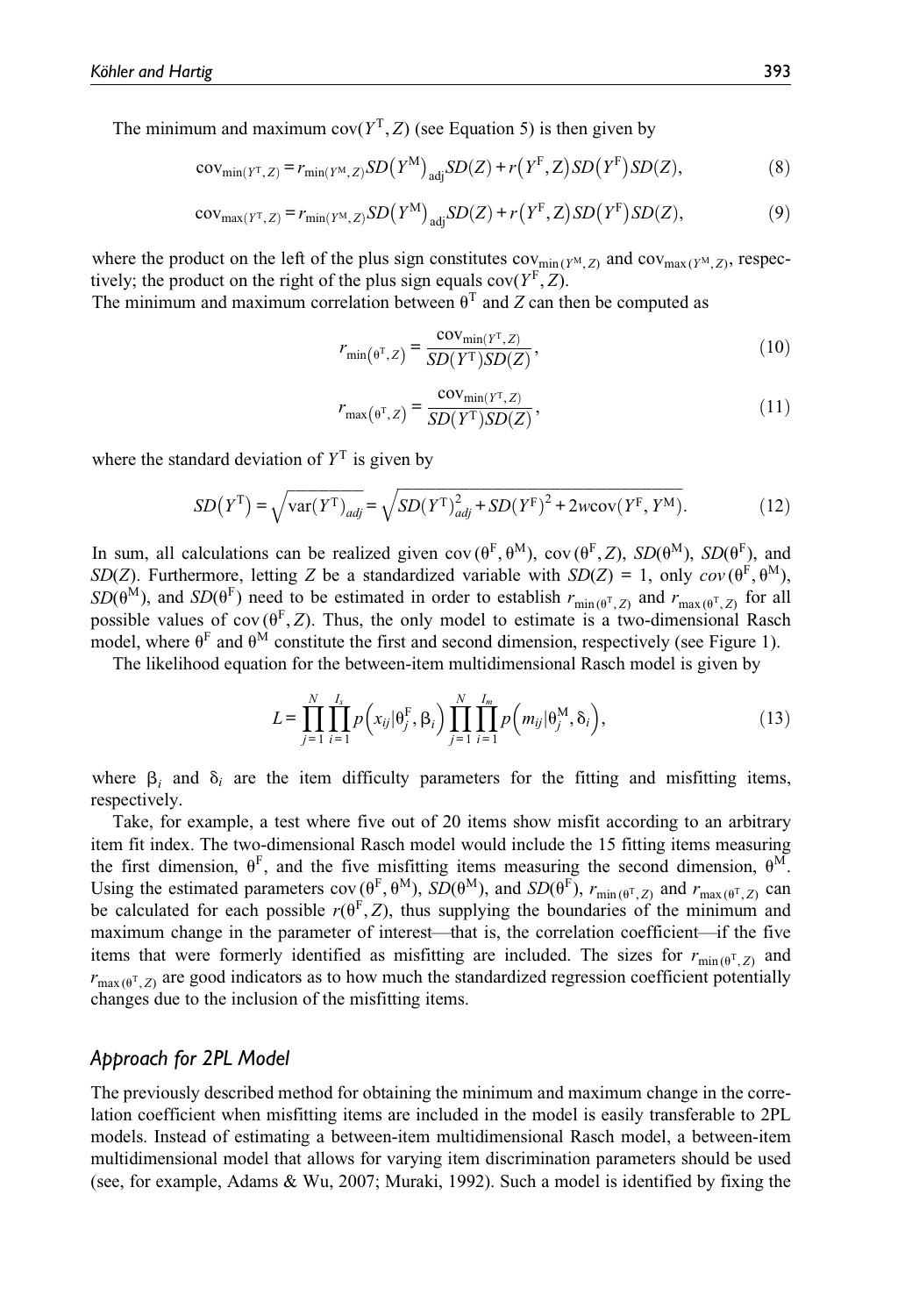

Figure 1. Between-item multidimensional IRT model with item indicators from fitting items,  $x_{ij}$ , loading on  $\theta^{\mathsf{F}}$ , and item indicators from misfitting items,  $m_{ij}$ , loading on  $\theta^{\mathsf{M}}$ . Note. IRT = item response theory.

variance of both latent dimensions to 1. The relevant parameters for calculating  $r_{\text{min}(\theta^T, Z)}$  and  $r_{\text{max}(\theta^T, Z)}$  are thus the discrimination parameters of all items and cov ( $\theta^F$ ,  $\theta^M$ ). The discrimination parameter estimates are necessary to obtain the weight w. Compared with the Rasch model, where each item equally contributes to measuring the latent variable, the contribution from each item in the 2PL model is determined by its discrimination parameter. In the step of combining  $Y<sup>F</sup>$  and  $Y<sup>M</sup>$ , the relation of how much each item contributes to measuring  $\theta<sup>T</sup>$  is contained by adjusting  $SD(Y^M)$  (see Equation 7). The weight w for the adjustment with regard to the 2PL model is computed by dividing the sum of all discrimination parameters of items  $m_{ij}$ , measuring  $\theta^M$ , by the sum of all discrimination parameters of items  $x_{ij}$ , measuring  $\theta^F$ . Besides the different computation of w, the computation of  $r_{\text{min}(\theta^T, Z)}$  and  $r_{\text{max}(\theta^T, Z)}$  is equal for the Rasch and the 2PL model.

## Simulation

The potential change in  $r(\theta^F, Z)$  depends on  $r(\theta^F, Z)$  itself, the amount of misfitting items relative to the fitting items, and on  $r(\theta^F, \theta^M)$ . To illustrate this, four examples varying (a) the amount of misfitting items (few vs. many) and (b) the size of the correlation between  $\theta^F$  and  $\theta^M$ (low vs. high) were simulated. Four data sets with  $N = 1,000$  each were generated. In the first two data sets, the number of items per dimension were  $I_x = 20$  and  $I_m = 4$ , thus presenting an example with only few misfitting items; in the last two data sets, the number of items were  $I_x$  = 20 and  $I_m = 20$ , thus presenting an example where many items show misfit. Data Sets 1 and 3 were simulated under no correlation between  $\theta^F$  and  $\theta^M$ ; Data Sets 2 and 4 were simulated under  $r(\theta^F, \theta^M)$  = .8. The R function was subsequently used (see the Online Appendix) to calculate  $r_{\min(\theta^T, Z)}$  and  $r_{\max(\theta^T, Z)}$  under the Rasch model for 11 equally spaced values between  $r(\theta^F, Z)$  =  $-1.0$  and  $r(\theta^{\rm F}, Z) = 1$ .

The results of these analyses are displayed in Figure 2. The possible change in  $r(\theta^F, Z)$  is highest for  $r(\theta^F, Z) = 0$ , and decreases as the correlation between  $\theta^F$  and Z increases. A comparison between the top and the bottom row of Figure 2 shows that the possible change in  $r(\theta^F, Z)$ is greater for higher amounts of misfitting items. The comparison between the first and the second column of Figure 2 illustrates that the possible change in  $r(\theta^F, Z)$  decreases as the correlation between  $\theta^F$  and  $\theta^M$  increases. However, this effect is much weaker in the condition with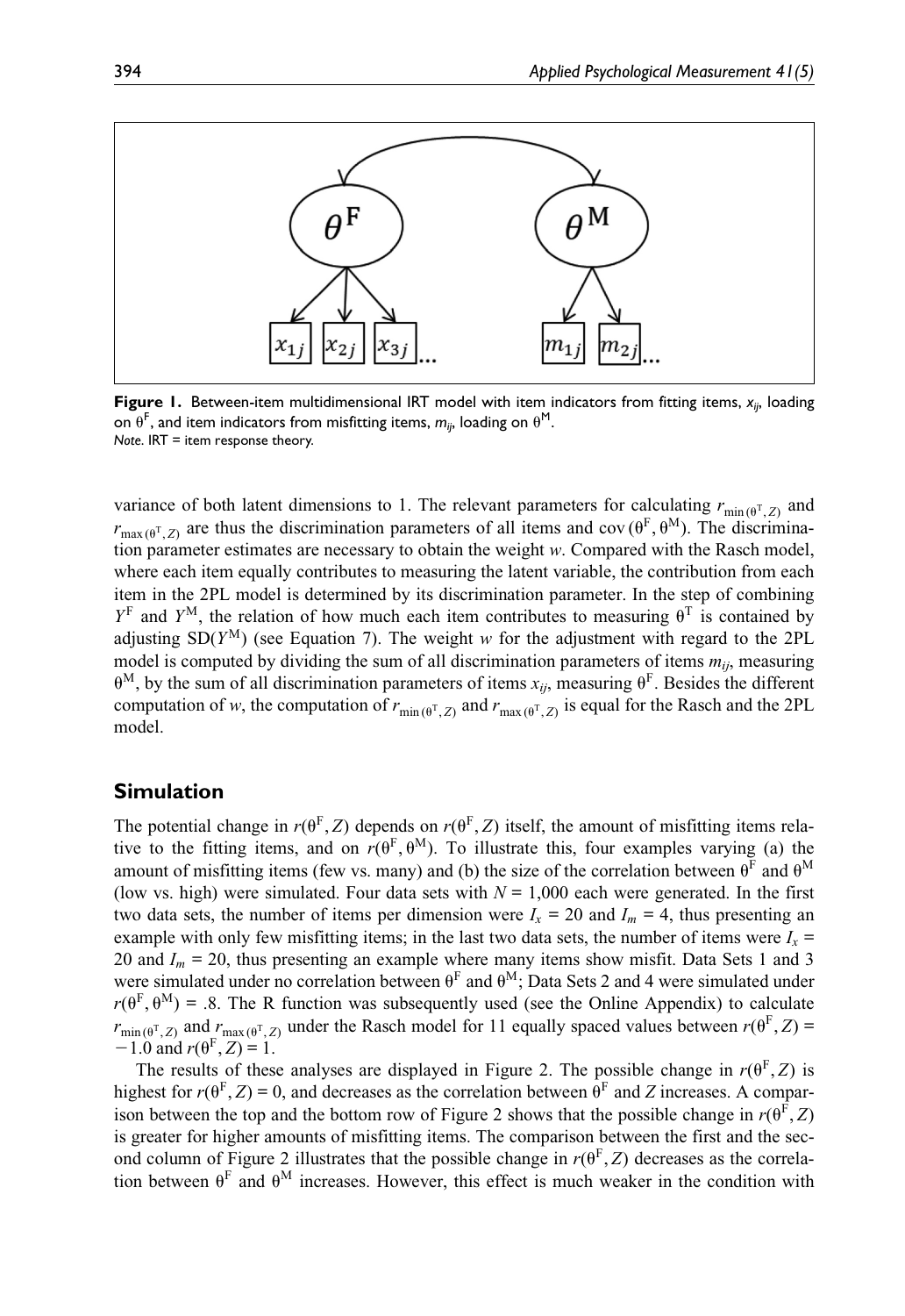

Figure 2. Minimum and maximum change in the regression coefficient when misfitting items are included in the measurement model for varying levels of the amount of misfitting items and the size of correlation between the latent variable containing only fitting items,  $\theta^{\text{F}}$ , and the latent variable containing the misfitting items,  $\theta^M$ .

many misfitting items. This indicates that the size of the correlation becomes a less important factor when the amount of misfitting items is large.

# Data Example

## Method

Data from a pilot study were used to illustrate the applicability of the proposed method. The study was developed to assess different competence areas of German and English as a foreign language of ninth graders in Germany (DESI-Konsortium, 2008). The present data example, the subdomain German Communication and Argumentation, consisted of 28 dichotomously and polytomously scored items. The sample size in the pilot study comprised  $N = 529$  students.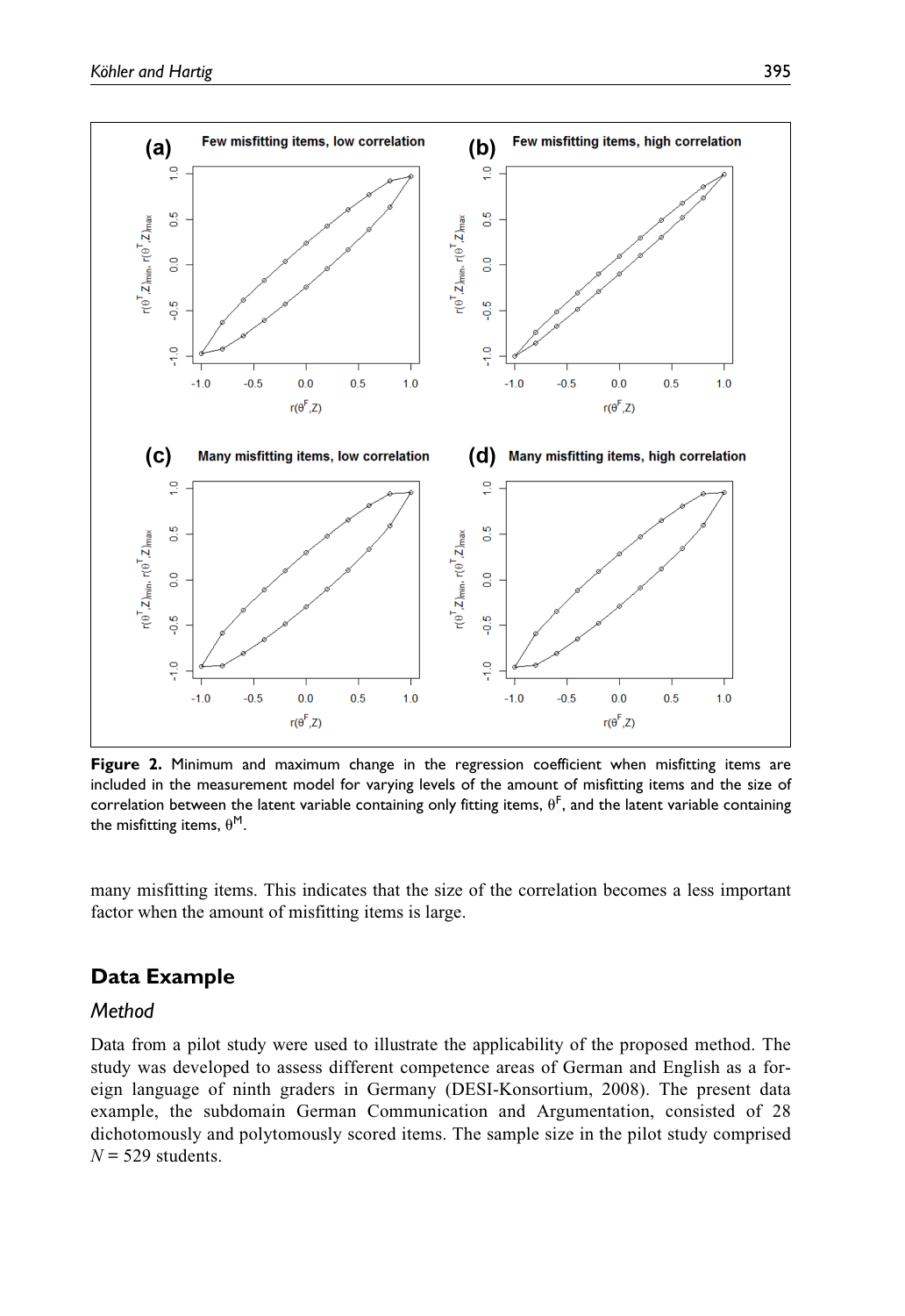In a first step, a Rasch model including all items was estimated and the weighted mean square (WMNSQ) item fit indices were calculated using the package TAM (Kiefer, Robitzsch, & Wu, 2014) in the open source software R (R Core Team, 2016). The WMNSO is a residual based item fit statistic; Wu, Adams, Wilson, and Haldane (2007) developed it based on the Infit (see Wright & Masters, 1982). A value of 1.15 was chosen as critical for item misfit, and all items with a WMNSQ  $>1.15$  were considered misfitting.<sup>2</sup> The two-dimensional Rasch model was subsequently estimated with the fitting items loading on  $\theta^F$  and the misfitting items loading on  $\theta^M$ . After estimating the weight w and choosing 11 equally spaced values between  $r(\theta^F, Z)$  $= -1$  and  $r(\theta^F, Z) = 1$ , w,  $r(\theta^F, Z)$ , and the estimated parameters cov  $(\theta^F, \theta^M)$ ,  $SD(\theta^M)$ , and  $SD(\theta^F)$  were inserted into Equations 3, 4, and 7 to 12. The resulting  $r_{min(\theta^T, Z)}$  and  $r_{max(\theta^T, Z)}$ inform about the minimum and maximum change of the 11 arbitrarily chosen values for  $r(\theta^{\rm F}, Z)$ . In a last step, Mplus 7.4 (Muthén & Muthén, 2012) was used to calculate the standardized regression coefficient  $r(\theta^F, Z)$  when regressing ability on 10 covariates from the data sample, estimated  $r_{\min(\theta^T, Z)}$  and  $r_{\max(\theta^T, Z)}$  for these 10 regression coefficients, and finally estimated the respective  $r(\theta^T, Z)$  to examine whether the standardized regression coefficient when including the missing values in the measurement model actually lay within the predicted intervals. Four dichotomous covariates (gender, possession of own room, any books read within the last quarter, currently reading a book), three ordinal covariates (books for Christmas, asking about an unfamiliar word, parental expectations for graduate degree), which were rescaled into dichotomous variables by collapsing the first two and final two categories, respectively, as well as three continuous covariates (learning for German, attitude toward reading, reading for fun) were investigated. To obtain the scale scores for the continuous covariates, the ordinal items measuring the respective construct by calculating their mean were combined. Examinees with a missing value on any of the 10 covariates were excluded from the analysis, which resulted in  $N = 396$  students.<sup>3</sup>

#### Results

Under the Rasch model, the WMNSQ of four out of the 28 items measuring German Communication and Argumentation exceeded 1.15. A two-dimensional between-item model with all 24 fitting items loading on  $\theta^F$ , and the four misfitting items loading on  $\theta^M$  was estimated (see Figure 1 and Equation 13). The two dimensions correlated at  $r(\theta^{\rm F}, \theta^{\rm M}) = .027$ , with a covariance of  $cov(\theta^F, \theta^M) = 0.003$ , and standard deviations  $SD(\theta^F) = 0.829$  and  $SD(\theta^M) = 0.126$ . Based on these estimates, the minimum and maximum  $r(\theta^T, Z)$  for each  $r(\theta^T, Z) = -1.0, -0.8, \ldots, 1$  were calculated. For this purpose, Z was assumed to be standardized, with  $SD(Z) = 1$ . According to Equations 3 and 4, the minimum and maximum correlation between  $Y^M$  and Z, with  $r(\bar{\theta}^{\text{F}}, \theta^{\text{M}})^2 = .027^2 = .001$ , and  $r(\theta^{\text{F}}, Z)^2 = -1.0^2, -0.8^2, \ldots, 1^2$  were first computed. According to Equations 7 to 12, the adjusted standard deviation  $SD(Y^{M})_{adj}$ , the minimum and maximum covariances between  $Y^M$  and  $Z$ ,  $SD(Y^T)$ , and finally the minimum and maximum correlation between the latent ability variable measured by all items,  $\theta^T$ , and the covariates Z were calculated. The results are displayed in Figure 3. The figure also shows the standardized regression coefficient when regressing ability on the 10 covariates for both the model excluding  $(x \text{ axis})$  and the model including the misfitting items  $(y \text{ axis})$ . As is evident from the figure, the estimated coefficients  $r(\theta^T, Z)$  lay within the computed minimum and maximum boundaries  $r_{\min(\theta^T, Z)}$  and  $r_{\max(\theta^T, Z)}$ .

Note that the minimum and maximum possible change in the standardized regression coefficient when the misfitting items were included was rather small. The possible discrepancy between  $r(\theta^T, Z)$  and  $r(\theta^F, Z)$  was greatest for no correlation and small to medium sized correlations between the explanatory variable and the latent ability. Overall, the potential changes of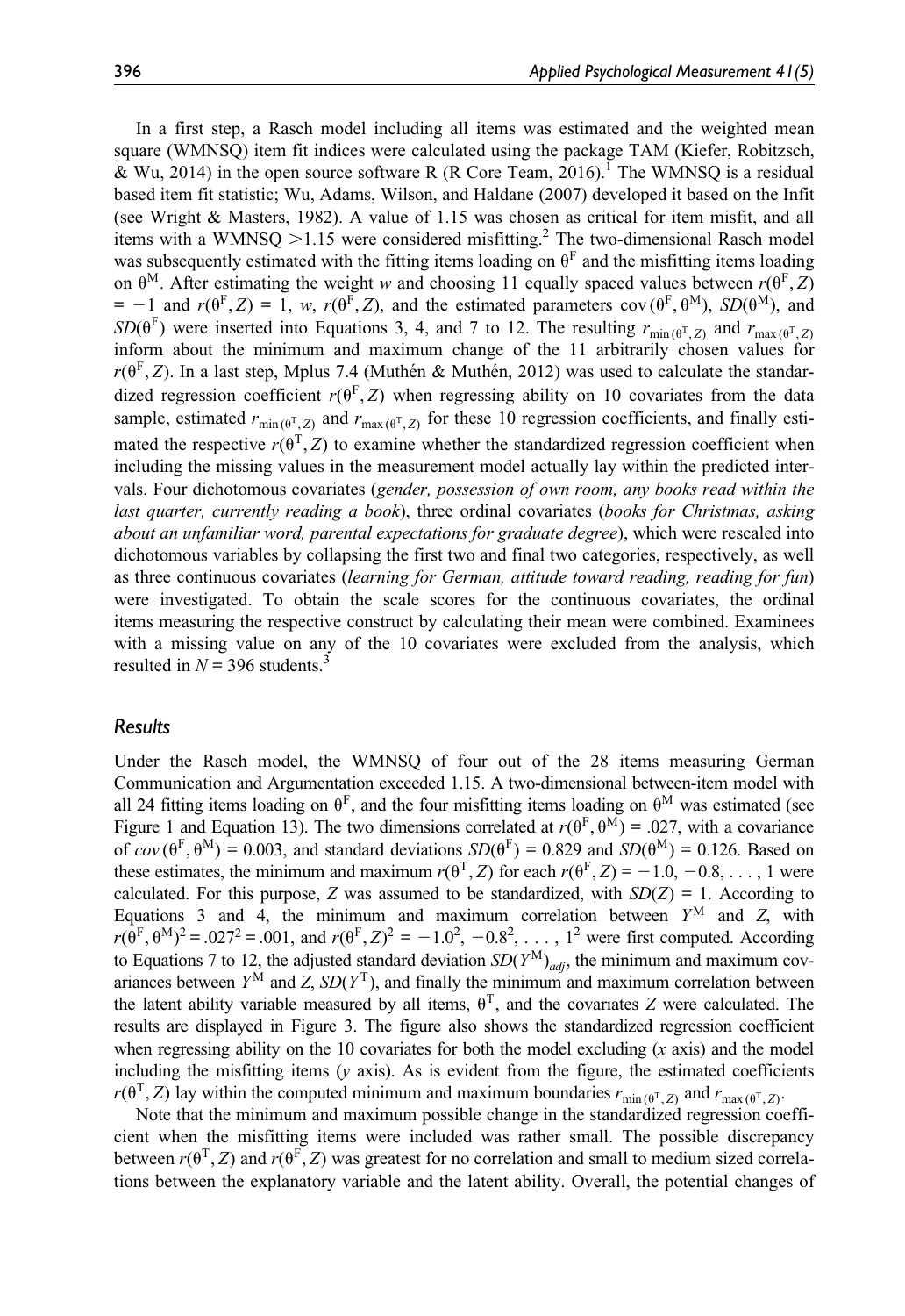

Figure 3. Change in regression coefficient when misfitting items are included in the measurement model for German communication and argumentation.

Note. The points represent the minimum and maximum change of  $r(\theta^F, Z)$ . The lines connect the 11 calculated  $r_{\min(\theta^T, Z)}$  (bottom line) and  $r_{\max(\theta^T, Z)}$  (top line), respectively. The crosses mark the estimated  $r(\theta^T, Z)$ —on the x axis—and  $r(\theta^T, Z)$ —on the y axis—when regressing competence on the ten covariates.

the standardized regression coefficient were quite small and the inclusion of the misfitting items seems rather negligible: Inferences drawn from regressing ability in German Communication and Argumentation on covariates remain the same when misfitting items are included in the latent regression model.

## **Discussion**

The goal of this article was to introduce a method that assists in determining practical significance of item misfit in educational low-stakes large-scale assessments. Testing the substantial consequences of item misfit should be an integral part of assessing model fit (Hambleton & Han, 2005). The proposed method is based on basic mathematical principles regarding correlations, and can be applied routinely to any sort of test that involves analyses of relationships. Thus far, hardly any approaches assessing practical significance of item misfit existed.

Compared with the approach by van Rijn et al. (2016), who specifically compared relevant outcomes when misfitting items were either included in the measurement model or not, a major advantage of the proposed method lies in its generalizability. In the R function (see the Online Appendix), only the item response data, the misfitting items, and the IRT model need to be specified, and it returns the minimum and maximum potential change in the correlation coefficient for possible correlations between  $-1$  and 1. These potential changes apply to any variable that might be of interest. This is especially valuable for trial administrations of tests (i.e., pretests). In the pretest, relevant covariates are not always part of the assessment. Using the proposed method, potential consequences of misfitting items on contextual analyses can be evaluated nevertheless. It also works in large-scale assessments with a multi-matrix data sampling approach, since parameters of an IRT model are well approximated even if some items are missing by design. This also holds for the proposed approach, which is based on a multidimensional latent regression IRT model. As long as the misfitting items from different booklets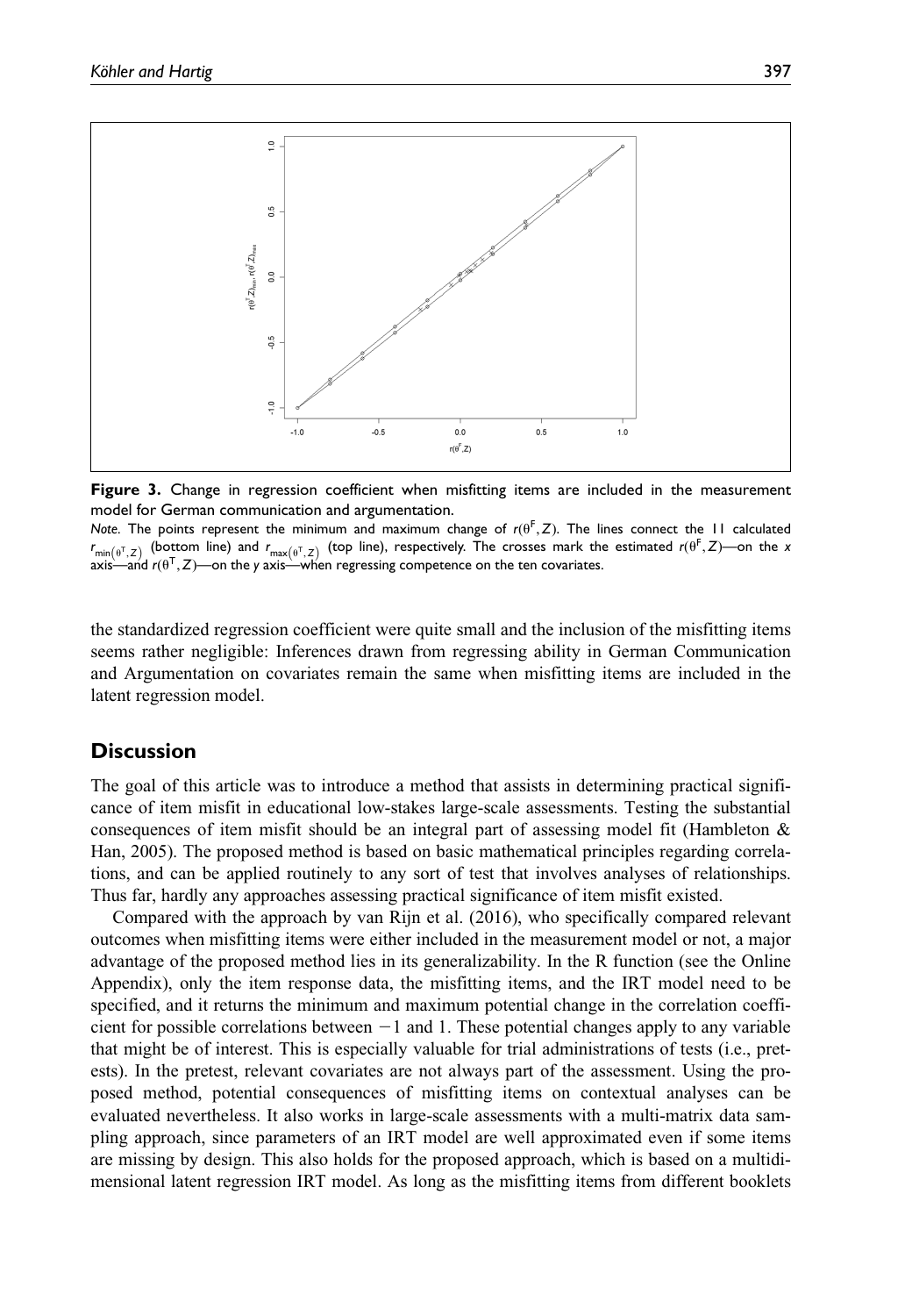measure the same trait (e.g., reading literacy), they can be grouped together and the influence of the misfitting items when regressing reading literacy on a covariate can be computed. Furthermore, the approach is generalizable to any scenario where researchers are interested in a potential change of the strength or direction of the relationship between two variables when the scope of the items measuring the latent variable changes. The potential change pertains to the parameter estimate given the respective latent measurement model the researcher chose to answer his research question with. Keep in mind that the calculated minimum and maximum values should be considered the worst cases, meaning that the (misfitting) items added to measuring the construct of interest differently relate to the covariate than the rest of the items. In cases where the items add no additional information to measuring the latent variable and only produce measurement error, their consequence on the estimated relationship with a covariate is limited.

The gain of retaining items that were pronounced misfitting depends on the purpose of the test. Certainly, an item that only produces irrelevant noise in the data, that has been translated improperly, or that simply lies outside the examinees' ability range should be altered or removed from the test. The authors neither promote that investigating why items have a poor item fit becomes unnecessary, nor do they intend for their method to replace any of the existing methods. In some situations, however, the reason for item misfit is unclear and the test developers might be reluctant to delete an item for reasons of construct representation. The proposed method allows examining how the misfit influences relevant outcomes, thus giving an additional option of evaluating item and model fit. Another criterion for evaluating whether the items can be kept in the measurement model is to compare the reliability of the test when misfitting items are included in the test or not. A decrease in reliability after the removal of misfitting items could be regarded as a reason to keep them despite of the misfit.

An important finding from the empirical example is the robustness of the correlation coefficient against violations of model fit. Not only was the potential change of the standardized regression coefficient rather small, but the actual change when misfitting items were included in the model was even lower. Certainly, these results are restricted to the presented data example. As the simulated data examples show, the potential change might be greater for tests with relatively larger amounts of misfitting items and more dissimilarity between misfitting and fitting items. In cases where the potential change is large, keep in mind that the potential change should be considered the worst case scenario and that the actual parameter change lies somewhere in between the calculated boundaries. Therefore, large potential changes do not necessarily mean that the misfit is practically significant for all possible research questions, but makes it more likely. If a researcher wants to know the actual practical significance regarding a specific research question, the relevant outcome parameters need to be compared when the misfitting items are included in the measurement model or not.

So far, the presented approach is only applicable for bivariate analyses in which the explaining variable is either continuous or binary. This limits statements regarding multiple group comparisons, which are typically relevant in large-scale assessments such as NAEP or PISA. Furthermore, it would be interesting to apply the approach to more complex research questions which require, for example, multilevel models, latent multiple regression models, or multidimensional models. For other study designs such as computer adaptive testing (CAT), item fit might play a more crucial role. Practical significance for CAT goes beyond changes in the parameters that measure relationships, as the reliability and validity of a single item or several items play a role in which items will be presented to the individual. Thus, item misfit needs to be evaluated in terms of changes in item presentation when misfitting items remain in the test, and whether this change has an effect on crucial outcomes.

Finally, note that the presented method is not restricted to the area of item fit. It is a general method that allows estimating the minimum and maximum possible change in a correlation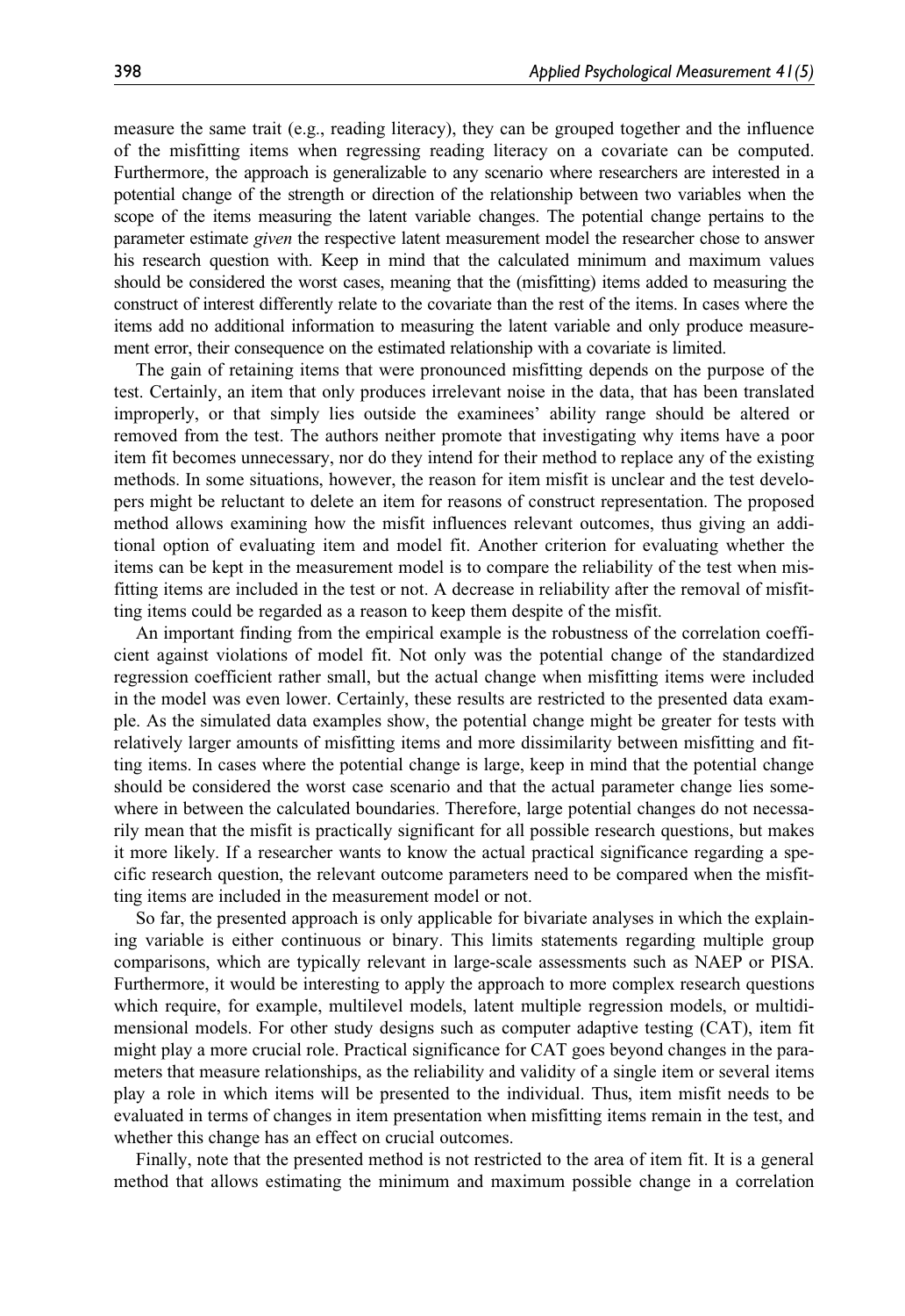coefficient (or standardized regression coefficient) if some of the items are kept in the measurement model. It can thus be applied in any scenario where decisions on dropping items from a test have to be made.

## Declaration of Conflicting Interests

The author(s) declared no potential conflicts of interest with respect to the research, authorship, and/or publication of this article.

## Funding

The author(s) received no financial support for the research, authorship, and/or publication of this article.

## Supplemental Material

The online appendix are available at http://journals.sagepub.com/doi/suppl/10.1177/0146621617692978.

#### Notes

- 1. The same analyses were conducted using the two-parameter logistic (2PL) model, calculating the weight according to the estimated discrimination parameters. As the results hardly differed, only the analyses with the Rasch model were reported here.
- 2. The chosen cutoff score is arbitrary. The literature gives no definite answer on an adequate cutoff score for the weighted mean square (WMNSQ; see, for example, Linacre, 2003; Wu, 1997).
- 3. Certainly, listwise deletion is one of the least favorable methods for dealing with missing values. As our study refrains from any substantive claims and the data purely serve to demonstrate the proposed method, the simplest missing data approach was used.

## **References**

- Adams, R., & Wu, M. (2007). The mixed-coefficients multinomial logit model: A generalized for of the Rasch model. In M. von Davier & C. H. Carstensen (Eds.), Multivariate and mixture distribution Rasch models: Extensions and applications (pp. 57-75). New York, NY: Springer.
- American Educational Research Association, American Psychological Association, & National Council for Measurement in Education. (2014). Standards for educational and psychological testing. Washington, DC: American Educational Research Association.
- Ames, A. J., & Penfield, R. D. (2015). An NCME instructional module on item-fit statistics for item response theory models. Educational Measurement: Issues and Practice, 34, 39-48. doi: 10.1111/emip.12067
- Birnbaum, A. (1968). Some latent trait models. In F. M. Lord & M. R. Novick (Eds.), Statistical theories of mental test scores (pp. 395-479). Reading, MA: Addison-Wesley.
- Box, G. E. P., & Draper, N. R. (1987). *Empirical model-building and response surfaces*. New York, NY: Wiley.
- DESI-Konsortium. (Ed.). (2008). Unterricht und Kompetenzerwerb in Deutsch und Englisch: Ergebnisse der DESI-Studie [Learning and instruction of German and English. Results from the DESI study]. Weinheim, Germany: Beltz.
- Embretson, S., & Reise, S. (2000). Item response theory for psychologists. Mahwah, NJ: Lawrence Erlbaum.
- Hambleton, R. K., & Han, N. (2005). Assessing the fit of IRT models to educational and psychological test data: A five step plan and several graphical displays. In W. R. Lenderking & D. Revicki (Eds.), Advances in health outcomes research methods, measurement, statistical analysis, and clinical applications (pp. 57-78). Washington, DC: Degnon Associates.